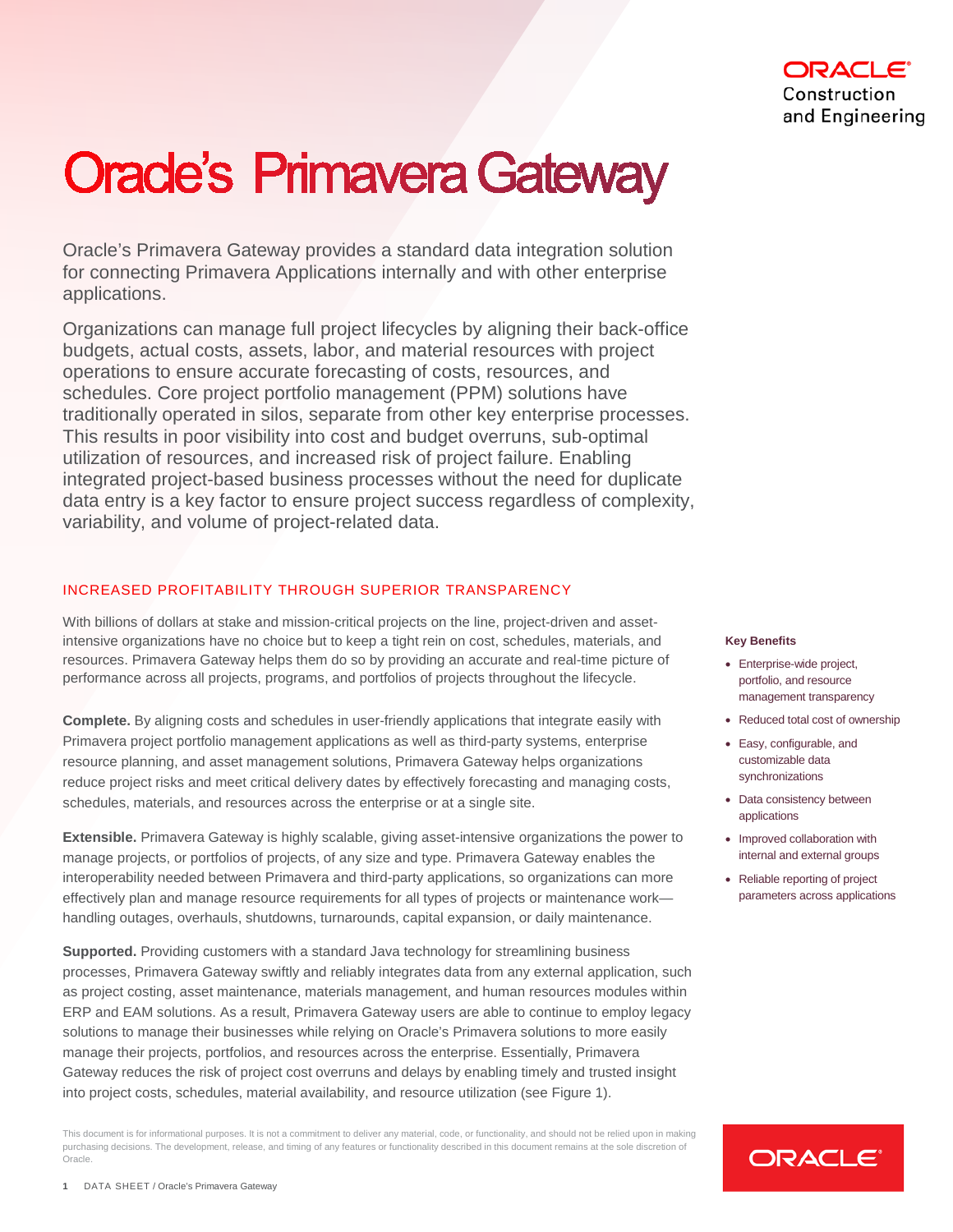

Figure 1. A sample view of the Primavera Gateway-facilitated bidirectional data flow between Primavera and typical ERP / Asset Management solutions.

# EASY DEPLOYMENT AND CONFIGURATION

Deployable on Weblogic Server, Primavera Gateway does not require expensive and cumbersome middleware, dramatically simplifying the installation and configuration of an organization's integration processes (see Figure 2).

Primavera Gateway Architectural Overview

- Standard Java Web Application
- Pre-build integration providers for Primavera
- Pluggable providers for external applications
- Seeded data maps and flows to support industry best practices



Figure 2. Primavera Gateway deployment.

#### **Key Features**

- Web-enabled user interface
- Application-agnostic integration capability for Primavera applications
- Standard Java application with no dependency on third-party middleware
- Extensible integration solution with configuration and customization options for each business application
- Designed for scalability and high-performance data exchange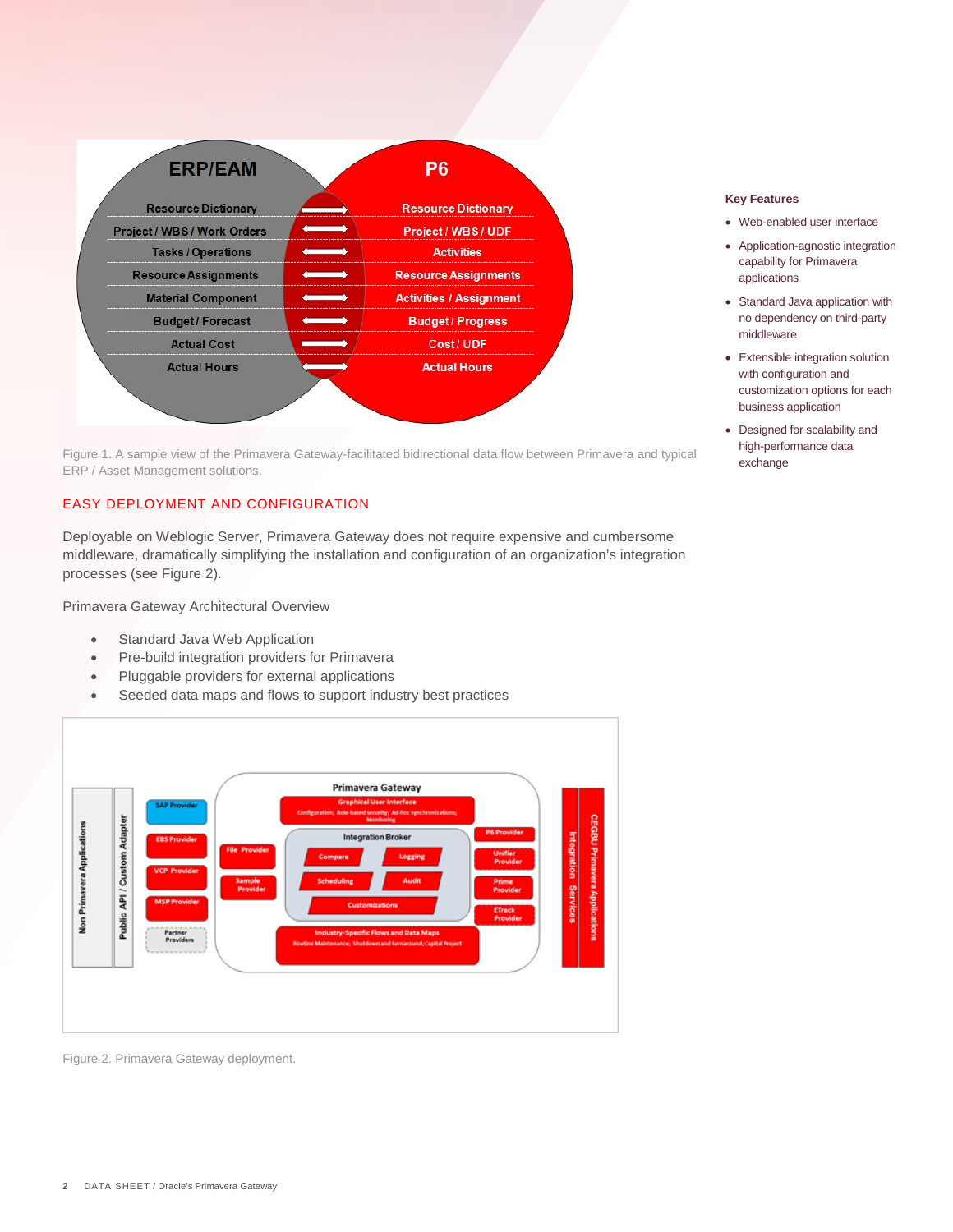# MANUAL AND AUTOMATIC DATA SYNCHRONIZATION

A web=enabled user interface allows secure access to key functional areas of integration, such as synchronization, template management, administration, and execution of data exchange between Primavera EPPM and the third-party application (see Figure 3).

Key Integration Synchronization Capabilities

- Execution of data synchronizations
- In-built scheduler
- Monitoring and data logging

| <b>CRACLE</b>          |   | <b>PRIMAVERA Galeway</b>                                                         |                                               |                                                                                             |                    |              |                       |                        |                       |                       | 水- (?)<br>gatewayadmin =            |
|------------------------|---|----------------------------------------------------------------------------------|-----------------------------------------------|---------------------------------------------------------------------------------------------|--------------------|--------------|-----------------------|------------------------|-----------------------|-----------------------|-------------------------------------|
|                        | Ξ | Synchronizations                                                                 |                                               |                                                                                             |                    |              |                       |                        |                       |                       |                                     |
| <b>Data Dictionary</b> |   | Filter   All-Dynchronizations by Fight                                           | ivi Value All                                 | $= 4$ Add. / Edl., Run Adoles + C Q                                                         |                    |              |                       |                        |                       |                       |                                     |
| <b>Plow Type</b>       |   |                                                                                  |                                               |                                                                                             |                    |              |                       |                        |                       |                       |                                     |
| Synchronizations       |   | Systehronication Barne<br>Crosts P6 EPS in Prime an EPS code                     | 4.4 Business Flow<br>Create EPS Code is Prime | Description<br>The flow smads PG EPS to Prima as Project C., Master Data                    | Fiory Trop         | Stereo<br>76 | Destination:<br>Prime | Next Yes<br><b>HIA</b> | Eventitistener<br>813 | Lanz Run<br><b>NA</b> | Lasz Run Status<br><b>Nevot Ram</b> |
|                        |   | Create smitcheadler-PAto Prime                                                   | Create project header - P6 to Prime           | The flow lunch P5 Project his day information f.                                            | Project Data       | P5           | Prime                 | NA                     | 1484                  | NA.                   | Never Run                           |
| Montcring              |   | Create project/neader- Prime to P6                                               | Create project header- Prime to PS            | The flow sends Printe Project lieader Informat                                              | Project Data       | Prime        | Pb.                   | NA                     | 1419.                 | TON.                  | Nevel Run                           |
| Configuration          |   | Create Worksgrape structure in P6 as Prime                                       | Create Workpopps Code in PE                   | The flow sends Prime wertspace strucking to P.                                              | Master Corp.       | Prima        | $_{pg}$               | san.                   | 14/5                  | <b>TAN</b>            | Mayor Runs                          |
|                        |   | Gel-Activities and Assignments from P6 for                                       | Gat Actuales and Assignments from P.          | Created Initiate Artistic Sheet in United Shells for                                        | Project Data       | 95           | Linflan               | NA.                    | 1254                  | TON.                  | <b>Never Ford</b>                   |
|                        |   |                                                                                  |                                               |                                                                                             |                    |              |                       |                        |                       |                       |                                     |
|                        |   | Get Activity data Forn PO<br>Cet Raspurce and Role Rates from P6 for E.          | Get Activity data from Pd.                    | The flow sends adjuly sheet information from                                                | Project Data       | 75<br>74     | Lyutier               | NA.<br>14h             | 3475<br>34%           | ran-<br>No.           | <b>Never Run</b>                    |
|                        |   |                                                                                  | Cat Repource and Role Rates from P            | Create Update Rate Sheets from P6 to Unifier f.                                             | Master Cats        |              | Listar                |                        |                       |                       | <b>Never Run</b>                    |
|                        |   | <b>Run P6 Export Project Data Row for create a</b>                               | P5 Export Project Data How for Eventing       | The flow sixt do adjust, project haught, resourc-                                           | <b>Prised Data</b> | $1\%$        | Sample                | <b>NA</b>              | 1414.                 | <b>NA</b>             | <b>Neverlish</b>                    |
|                        |   | Ran F6 Export Project Data Flow for update.                                      |                                               | P1 Esport Project Data Flow for Eventing The flow a ends adliefs project fination, resourc  | Protect Dista      | P6           | Simple.               | 145.                   | 34%                   | ran.                  | <b>Térires Plans</b>                |
|                        |   | Sample Import Project Synchronization                                            | Stample Import Project Data Flow              | The flow cando actuely, project header, recourc.                                            | Project Data       | Sample       | PE                    | <b>NA</b>              | ProjectEventList      | <b>FASK</b>           | Never Run                           |
|                        |   | Send Adtwir data to PS                                                           | Sand Activity custs to PIS                    | The flow sands actualy gata from Uniter to PS.                                              | Project Lisca      | Uniter       | PS:                   | <b>ISA</b>             | Title                 | TA%                   | <b>Téever Flori</b>                 |
|                        |   | Send Approved Budget & Play detect from Fr. Bend Approved Dudget & Flan dates to |                                               | The flow sends approved budget and plan date                                                | Project Data       | Prime        | PG.                   | NA.                    | 34%                   | Tari.                 | Never Fisco                         |
|                        |   | Send PS project data to Prima for Risite                                         | Sand Pil project data to Prime for Risins     | The flow sunds adjuly, adjuly risk, calendar, pr.                                           | Project Data       | 26           | Prima                 | <b>NA</b>              | tin.                  | FAN.                  | <b>Never Flory</b>                  |
|                        |   | Send PS project data to Prime for Schedure                                       | Sand P6 project data to Prime for Sch.        | The flow sends adside catendar actubristatio.                                               | PYOMOTEUGA         | 375          | PTITIB                | NA                     | 3475                  | TUN.                  | <b>Jakvat Rum</b>                   |
|                        |   | Sind PS project data to Prime for Doppe                                          |                                               | Gond P6 project data to Prime for Socos - The flow sends adjust, calendae activity relatio. | Project Data       | T4           | Print                 | <b>NA</b>              | 14th                  | ran.                  | Never Bars                          |
|                        |   | Send P4 Resources and Roles to Prime                                             | Sand Resources and Roles to Prime             | The flow tunnity instruction, roles and paymishe-                                           | Master Cats        | $p_{\rm S}$  | Prima                 | NA.                    | 165                   | TANK <sup>1</sup>     | Mayer Ford                          |
|                        |   | Send PS Resources to Prime                                                       | Send Resources to Prime                       | The flow sends resources and associated cale.                                               | Master Data        | P6           | Pitche                | NA                     | <b>ELSA</b>           | <b>FAN</b>            | Meyer Run                           |
|                        |   | Cond PS Roles to Printer                                                         | Sand Roles to Prime                           | The flow sands role oats from PS to Drime.                                                  | Master Clair       | 75           | <b>Thirty</b>         | Fam.                   | 1416                  | NA                    | <b>Blever Florid</b>                |
|                        |   | <b>Bend Planned Budget &amp; Plan cales from P6</b>                              | Sand Planned Budget & Plan dates fr           | The flow sends olarened budget and glan dates.                                              | Project Data       | PS           | Prime                 | <b>NAME</b>            | 1ith                  | <b>NAN</b>            | Never Fixes                         |
|                        |   | Send Prime project data to PS                                                    | Send Prime project data to P6                 | The flow sericla activity project and WBS-bata F.                                           | Project Data       | Frime        | PS:                   | <b>NAM</b>             | sus.                  | NA                    | <b>Steven Rock</b>                  |
|                        |   | Dand Prima project data to PS for Lean Tizzic                                    | Sand Prime project data to P6 for Lex.        | The flow sixeds adjuly, Isan tasks, prajed and                                              | ProjectData        | <b>Pomp</b>  | put :                 | tan.                   | 1415                  | ran.                  | Never Burs                          |
|                        |   | Send Project Actual Cred & programs from P.                                      | Sand Project Arbital Cost & progress 1        | The flow sweds project actual cost and progres.                                             | Project Eata       | P6           | Prima                 | NA.                    | 1416                  | ran.                  | <b>NeverFord</b>                    |
|                        |   | Send Proposed Budget & Plan dates from P.  Send Proposed Budget & Plan dates F.  |                                               | The flow sendy proposed budget and plan dat.                                                | Project Data       | Prices       | PS                    | NA                     | <b>ALIA</b>           | NS.                   | Never Russ                          |
|                        |   | Sint is Primavers Unifer                                                         | Sand to Primayes Unifer                       | The flow s ands: CBS data (duration sammary a Project Esta                                  |                    | P4           | Lindlan               | ran.                   | 3415.                 | PATL.                 | <b>NeverBun</b>                     |
|                        |   | Update from Phimavera Unifier                                                    | Update from Frimtwerz Under                   | The flow sweds CBS code data from Unitier to PS. Prisect Data                               |                    | Under        | Pb.                   | Fam.                   | 14%                   | ran.                  | <b>Never Fight</b>                  |

Figure 3. Running data synchronization in Primavera Gateway.

## IMPLEMENTATION PARTNERS

With the ability to deploy Primavera Gateway in unique manner for each customer, Oracle Consulting and Oracle Partners will provide customer-specific feasibility assessments, implementation services, and training that focus on the customer's business process.